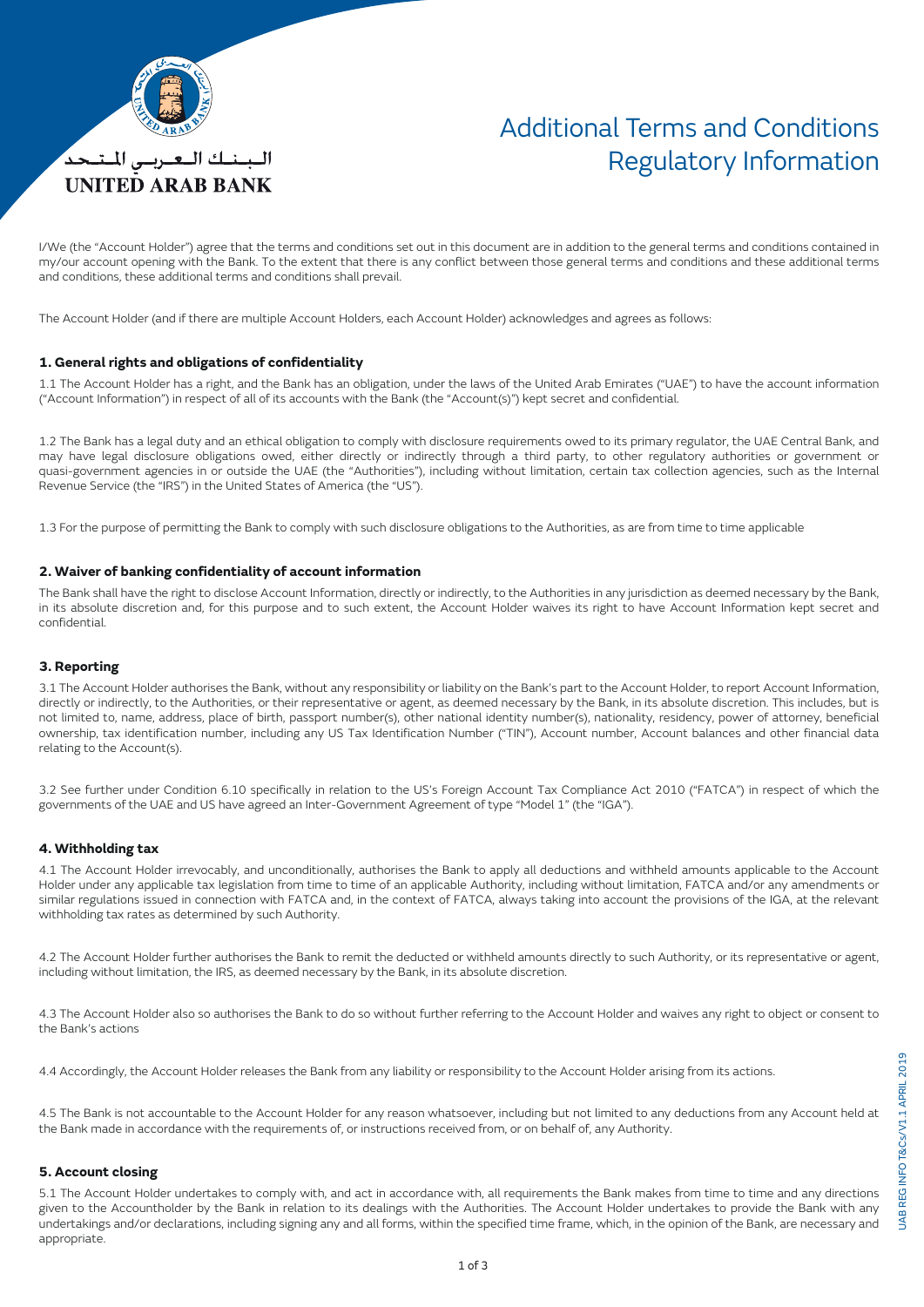

# Additional Terms and Conditions Regulatory Information

5.2 If the Account Holder ceases or fails to comply with the Bank's requirements, or ceases or fails, for whatever reason, to provide any necessary undertaking or declaration or fails to sign any required form(s) as set out above, the Bank shall have the right, in its absolute discretion, to close and terminate my/our Account(s) and repay the Account Holder any credit balances, and applicable interest [in the Islamic banking customer version change to "profit"], due to the Account Holder.

#### **6. Representations, warranties and undertakings**

The Account Holder (and if there are multiple Account Holders, each Account Holder) represents, warrants and undertakes to the Bank that:

6.1 it has established, by its due diligence, the sources of its funds, will retain evidence of such due diligence and sources and, where it is a corporate entity, it has established, by its due diligence, the identities of all of its beneficial owners and the beneficial owner(s) of its subsidiaries (if any) and the sources of its funds, and each of its beneficial owners' funds, and it will retain evidence of such due diligence, identities and sources;

6.2 the monies used to fund its relationship with the Bank have not been and will not at any time be derived, either directly or indirectly, from or related to any illegal activities, including but not limited to, money laundering activities, and the proceeds from its relationship with the Bank will not be used to finance any illegal activities in any jurisdiction;

6.3 it acknowledges that, as a bank which operates, and whose customers and suppliers operate, internationally:

- a. the Bank is or may be required to comply with, or may at its discretion decide voluntarily to observe and comply with, the laws and regulations issued and made in multiple jurisdictions, including without limitation, jurisdictions in which the Bank and/or its customers and suppliers operate and
- jurisdictions through whose financial systems the Bank or its correspondents route payments (and such jurisdictions include, without limitation, the UAE, the European Union, the United Kingdom and the US;
- b. the Bank may voluntarily comply with sanctions programmes or other regulations or recommendations issued by the United Nations or any other body or jurisdiction. Such laws, regulations or programmes (the "Regulations") may include, without limitation, embargoes, sanctions and export controls against countries, states, entities, individuals or assets;
- c. in order for the Bank to comply with the Regulations, the Bank may take any measure including, but not limited to, prohibiting additional deposits, transactions or investments from the Account Holder, declining any withdrawal requests and/or segregating the assets in its accounts, and the Bank may also be required to report such action and to disclose the Account Holder's identity to the UAE Central Bank and/or other international, national or local government or regulatory body; and
- d. the Bank may suspend the payment of withdrawal proceeds to such an Account Holder or take such other steps and/or actions as the Bank reasonably deems appropriate in compliance with the Regulations;

6.4 it (or its subsidiaries, where applicable are) subject to any US sanctions administered by the Office of Foreign Assets Control of the US Government Department of Treasury ("OFAC");

6.5 it is not, and shall not become, located or domiciled in any country that, pursuant to the Regulations, is designated as a country with which dealings should be restricted, from time to time (each a "Prohibited Country") and that it is not, and shall not become, an entity or individual with whom dealings are or may be restricted pursuant to the Regulations;

6.6 it is not in any way connected to an entity that is domiciled in a Prohibited Country and does not engage, either directly or indirectly, in a commercial activity of any kind with any person or entity located or domiciled in a Prohibited Country or with any country, state, entity, individual or asset with whom or which commercial activities are restricted pursuant to the Regulations;

6.7 not to use its account(s) with the Bank, any funds deposited with the Bank, any funds lent, contributed otherwise made available by the Bank, or any other amounts resulting from its relationship with the Bank, for any transaction, either directly or indirectly, with any person or entity located or domiciled in a Prohibited Country or with any country, state, entity, individual or asset with whom or which commercial activities are restricted pursuant to the Regulations;

6.8 it will ensure that any amounts lent, contributed or otherwise made available by the Bank to the Account Holder, or any other amounts resulting from the Account Holder's relationship with the Bank, will not be lent, contributed or made available to any entity or individual (whether or not related to the Account Holder) the purpose of financing the activities of any entity or individual or for the benefit of any country, state, entity, individual or asset subject to any sanctions programme administered by OFAC;

2019 UAB REG INFO T&Cs/V1.1 APRIL 2019JAB REG INFO T&Cs/V1.1 APRIL

6.9 any funds transferred or any transaction to or from its account may be reversed, delayed, suspended or attached and that a hold may be placed on its account or funds while a transaction is reviewed for possible violations of any OFAC sanctions programme and that the Bank will have no liability for any such delays, suspensions, attachments, holds and/or any resulting unavailability of funds;